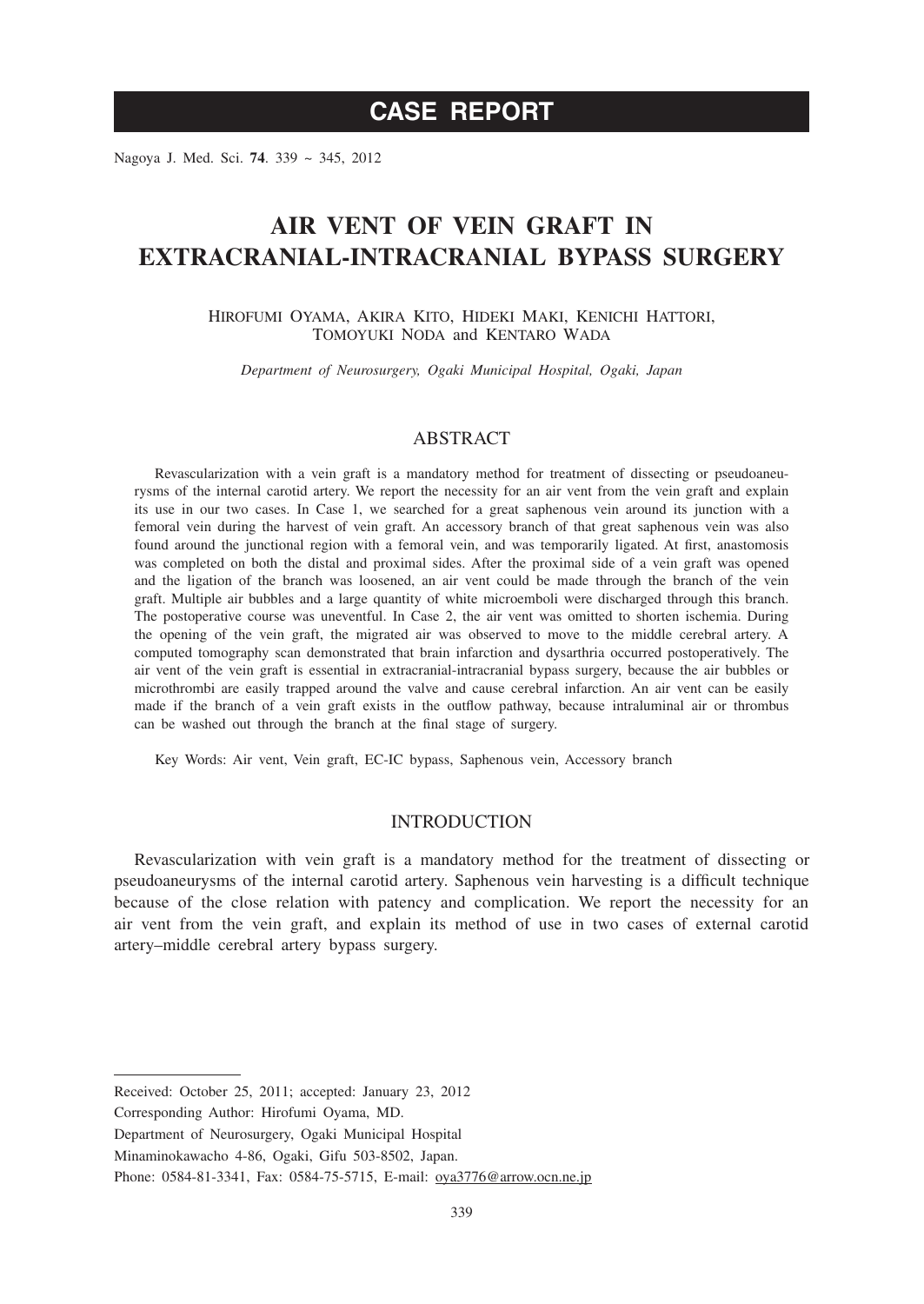### CLINICAL PRESENTATION

*Case 1*

A 45-year-old male presented with subarachnoid hemorrhage (Hunt and Kosnik Grade III). Angiographic studies demonstrated a non-branching aneurysm of the right internal carotid artery. An operation was performed the next day with a right pterional approach. The exploration disclosed a dissecting aneurysm of the right internal carotid artery with a red-colored vascular wall. Neck clipping was performed, but left hemiparesis followed because of a lacunar infarction in the right internal capsule. Two weeks later, the subarachnoid hemorrhage recurred, and angiographic studies demonstrated the regrowth of an aneurysm on the right internal carotid artery. The frontal and parietal branches of the superficial temporal artery were anastomosed to the right middle cerebral artery to prevent cerebral infarction after trapping the right internal carotid artery. However, blood flow through the right superficial temporal artery was relatively poor, and the right middle cerebral artery was spastic. Therefore, neck clipping was performed again instead of trapping the right internal carotid artery. Thirty-eight days after the onset, the aneurysm's recurrence was found by an angiographic study (Fig. 1A). Consequently, the right internal carotid artery was trapped after a high-flow bypass was made between the right external carotid artery and the M2 segment of the right middle cerebral artery, using a great saphenous vein.

During the harvest of the vein graft, a great saphenous vein was searched for around its junction with a femoral vein. The accessory branch of the great saphenous vein was also found around the junctional region with a femoral vein, and was temporarily ligated. During the anastomosis on both the distal and proximal sides, a distal temporary clip was applied on the vein graft just proximal to the branch. A proximal temporary clip was also applied just distal to the anastomosed site to an external carotid artery. After anastomosis was completed on both the distal and proximal sides, the distal temporary clip on the vein graft was repositioned to



**Fig. 1** Case 1

A: Right carotid angiography, lateral view. Angiographic study demonstrated recurrence of non-branching aneurysm  $($  $\uparrow$  $)$  in right internal carotid artery.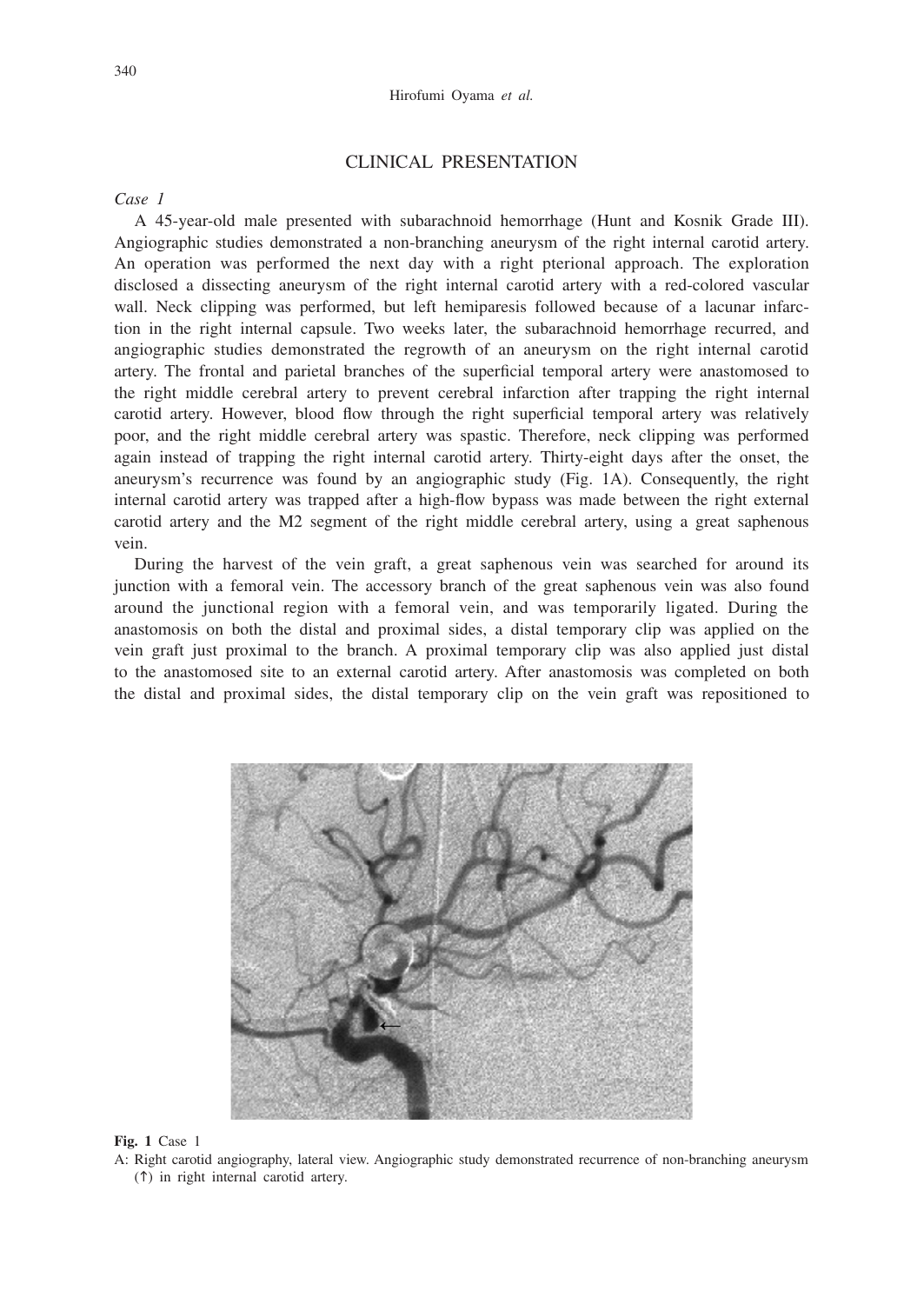the distal portion of the branch (Fig. 1B). After the proximal side of the vein graft was opened and the ligation of the branch was loosened, an air vent could be made through the branch of the vein graft. Multiple air bubbles and a large quantity of white microemboli were discharged through this branch. After red blood passed through the branch, an aneurysmal clip was used to



#### **Fig. 1** Case 1

B: Intraoperative microscopic view. After anastomosis was completed in both distal and proximal sides, temporary clip ( $\hat{v}$ ) was applied to vein graft ( $\triangle$ ) at distal portion ( $\hat{v}$ ) of branch. After inflow pathway of vein graft was opened and ligation of branch was loosened, air vent could be done through the branch ( $\uparrow \uparrow$ ) of vein graft. Multiple air bubbles and a large quantity of white microemboli were discharged through this branch. Thereafter, red blood passed through the branch.



**Fig. 1** Case 1 C: Postoperative right carotid angiography. Patency of vein graft  $(1)$  was verified.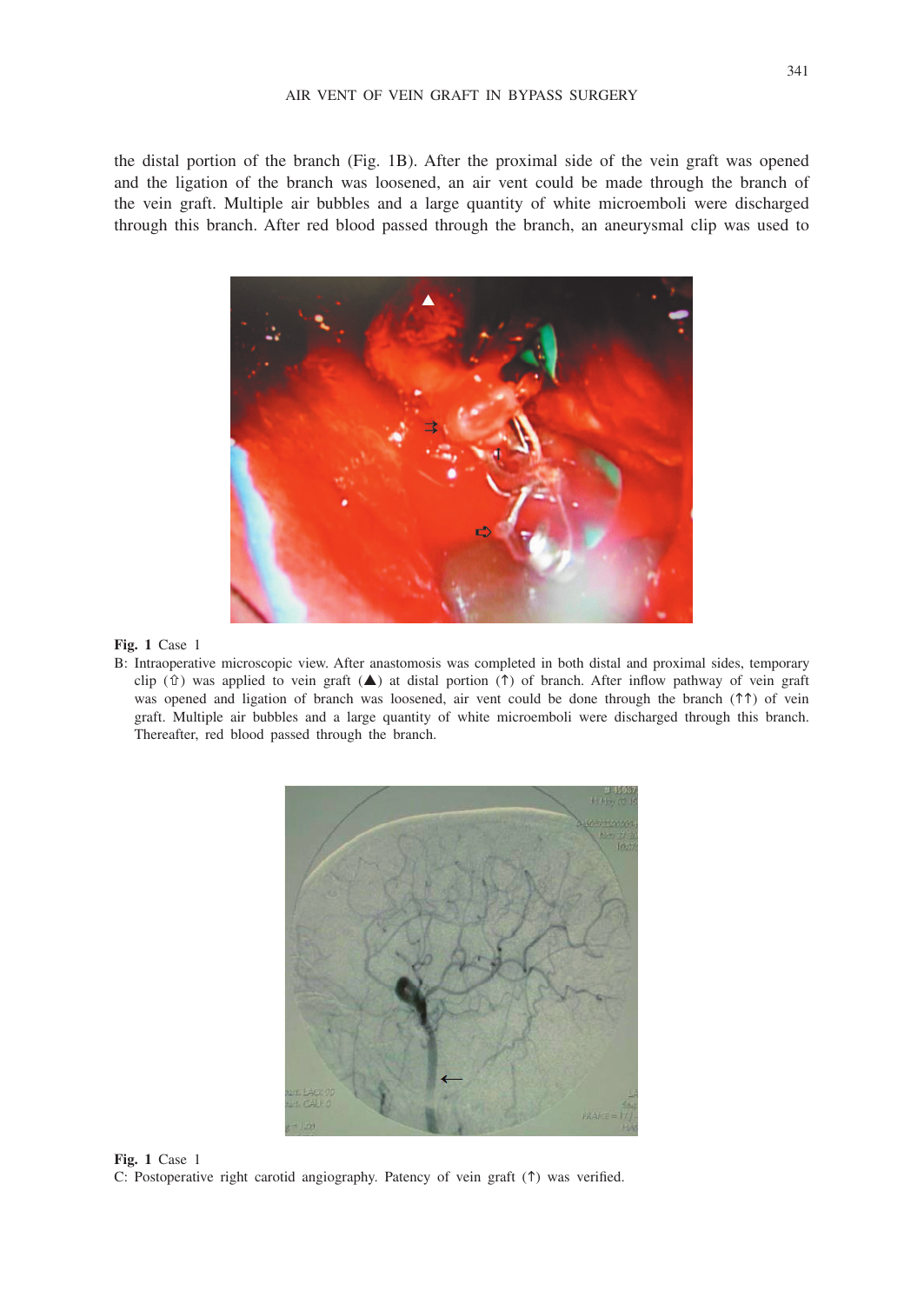occlude it temporarily. Subsequently, an internal carotid artery was trapped and the vein graft was recanalized by opening its distal clip. Ultimately, the branch was occluded with a small titanium vascular clip. The postoperative course was uneventful, and the patency of the vein graft was also verified on angiography (Fig. 1C).

### *Case 2*

A 60-year-old man had presented with an acute hemorrhage from his right external auditory meatus, after puncturing it with an ear pick. The patient developed repeated hemorrhages several times thereafter. He showed sudden onset of massive right aural bleeding and was admitted to the Department of Otology. He had deafness of the right ear on admission. Bone window computed tomography showed a destroyed petrous bone around the right internal carotid artery. A massive hematoma also accumulated in the middle ear. Enhanced computed tomography scan showed that the internal carotid artery was exposed to the right middle ear with a pseudoaneurysm. Investigation by right carotid angiography revealed that a pseudoaneurysm arose from the internal carotid artery, coursing through the middle ear (Fig. 2A). During the angiography, dissection occurred in the origin of the right vertebral artery, and right cerebellar and occipital infarctions followed. The patient showed ataxia in his right extremities, but he recovered enough to be able to do his daily work without assistance. This pseudoaneurysm at the petrous portion of the right internal carotid artery was supposed to be infectious following the chronic otitis media.

Two weeks after the onset, the right internal carotid artery was trapped with an external carotid artery–middle cerebral artery bypass surgery using a vein graft. At first, the distal end of the vein graft was anastomosed to the right middle cerebral artery, and its proximal end was anastomosed



**Fig. 2** Case 2

A: Right carotid angiography, AP view. Right carotid angiography revealed pseudoaneurysm ( $\uparrow$ ) arising from internal carotid artery coursing through middle ear.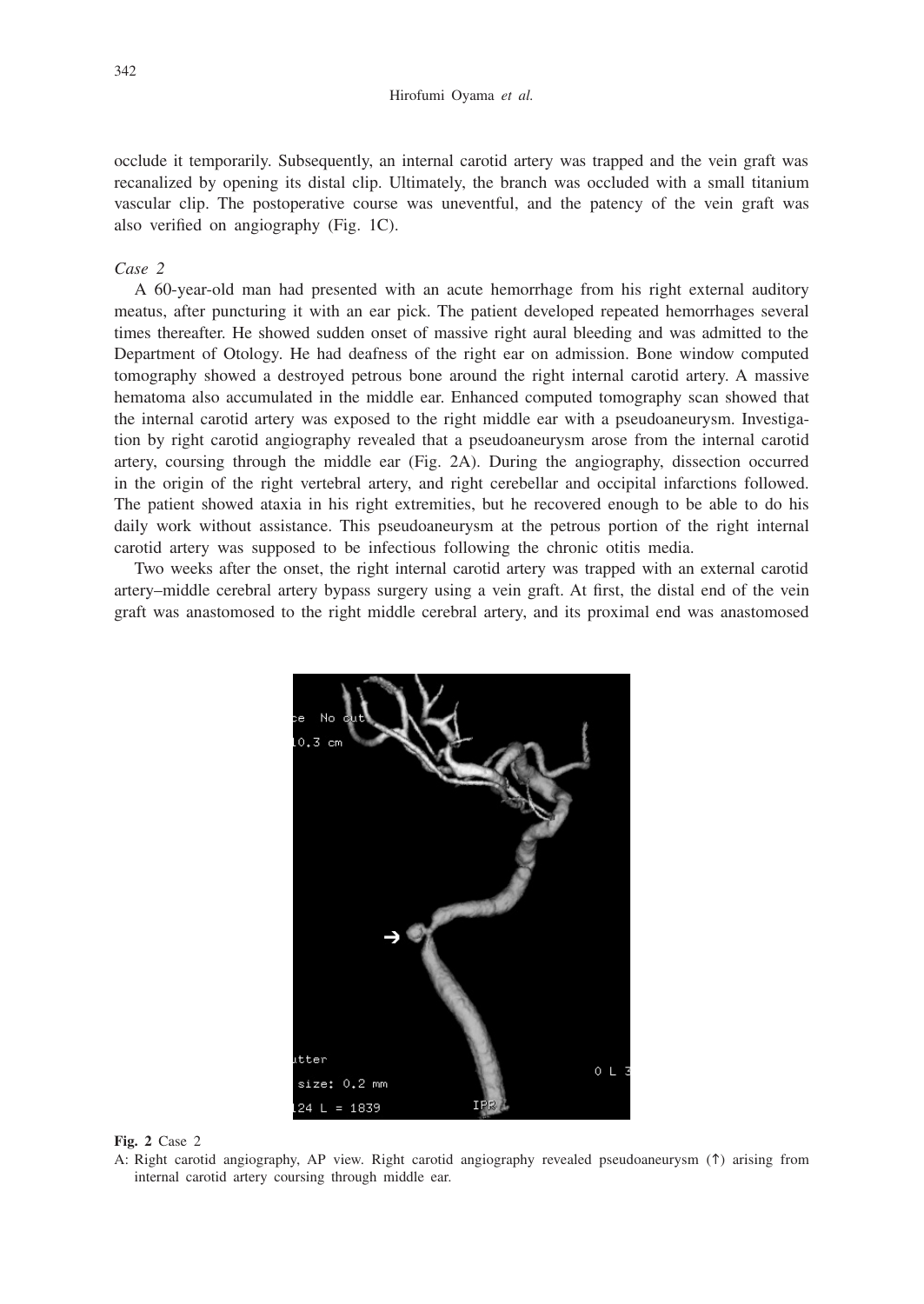to the right external carotid artery later on. Next, coil embolization of a distal internal carotid

**Fig. 2** Case 2

B: Intraoperative microscopic view. Distal end of saphenous vein graft ( $\hat{v}$ ), anastomosed to the right middle cerebral artery ( $\uparrow \uparrow$ ), is shown. Although the branch ( $\uparrow$ ) existed around the distal end of vein graft, air vent was omitted to shorten ischemia. An temporary clip on vein graft proximal to branch  $(\blacktriangle)$  is also shown.



**Fig. 2** Case 2

C: Postoperative computed tomography. Computed tomography scan demonstrated brain infarction  $(1)$  which occurred during revascularization.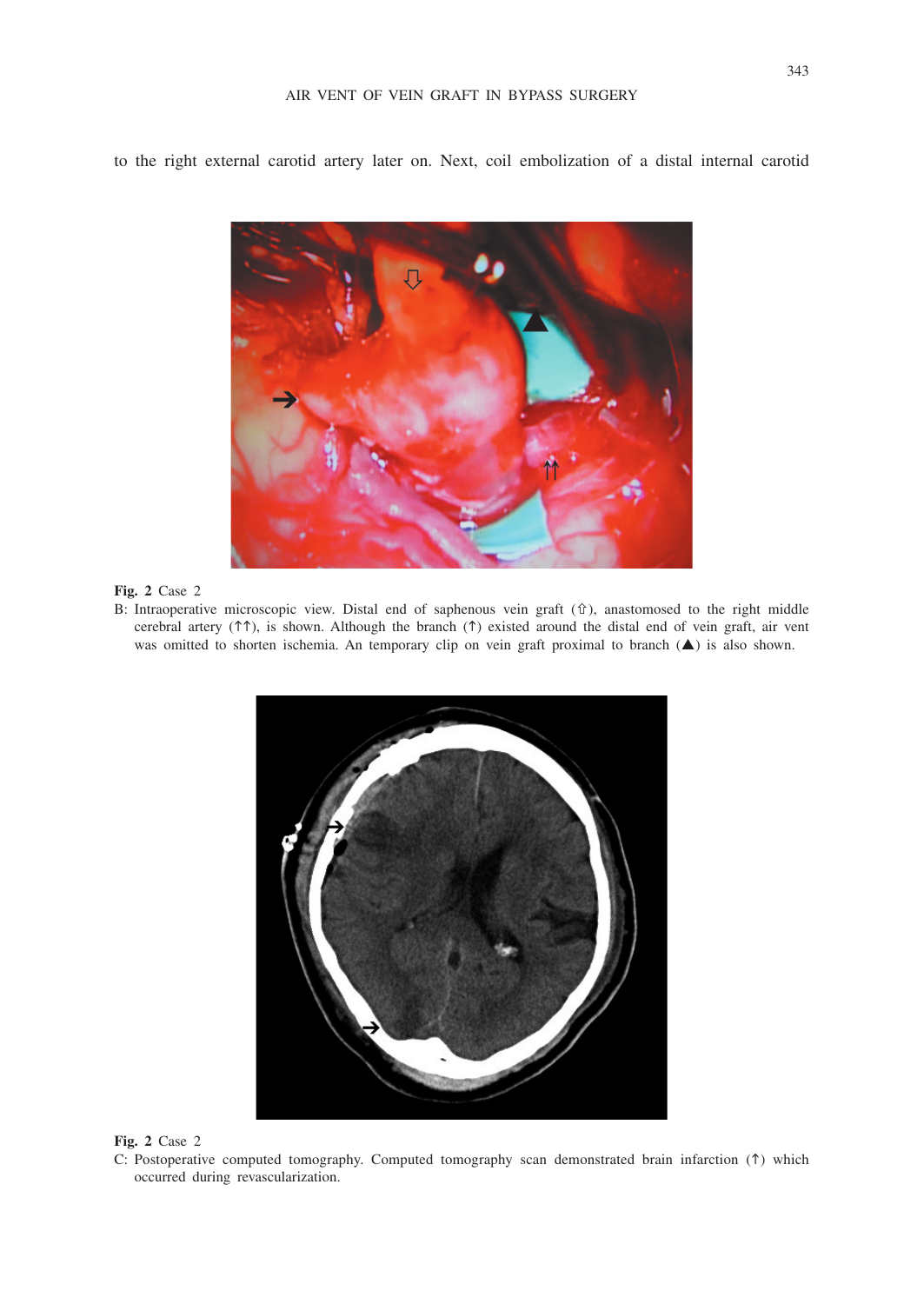

**Fig. 2** Case 2 D: Postoperative three-dimensional computed tomography angiography confirming the patent vein graft ( $\uparrow$ ).

artery was performed using intraoperative angiography, followed by ligation of a proximal internal carotid artery. The vein graft was opened immediately after the right internal carotid artery was occluded. Air vent was omitted to shorten the ischemia (Fig. 2B). While opening the vein graft, the migrated air in the vein graft was observed moving to the middle cerebral artery. Computed tomography scan demonstrated brain infarction, and dysarthria occurred postoperatively, although it recovered several weeks after the incident (Fig. 2C). Three-dimensional computed tomography angiography confirmed the placement of the patent vein graft (Fig. 2D).

## **DISCUSSION**

Air vent of a graft is essential in extracranial-intracranial bypass surgery, because air bubbles or microthrombi can easily cause cerebral infarction. In the vein graft, air bubbles or microthrombi are easily trapped around the valve.<sup>1)</sup> The valve has the complex figure to trap air bubbles and complicated characteristic features to generate microthrombi. It was reported that the valves opened and closed in each cardiac cycle at reduced flow (30 to 10 ml/min), and that the flow was stagnant for a considerable portion of the cardiac cycle.<sup>2,3)</sup> The trapped air bubbles and microthrombi generated in the vein graft can only be washed out antegradely, because the valve does not allow a retrograde flow through the graft.

In Case 2, the air vent was omitted to shorten ischemia after the coil embolization of the distal internal carotid artery and ligation of the proximal internal carotid artery, although the branch existed in the outflow pathway of the vein graft. Soon after flow was established in the vein graft, the migrated air bubbles there were observed to move to the middle cerebral artery. The cerebral infarction and dysarthria occurred postoperatively. On the contrary, there was no ischemic event in Case 1 after an adequate air vent was made. An air vent is easy to make if a